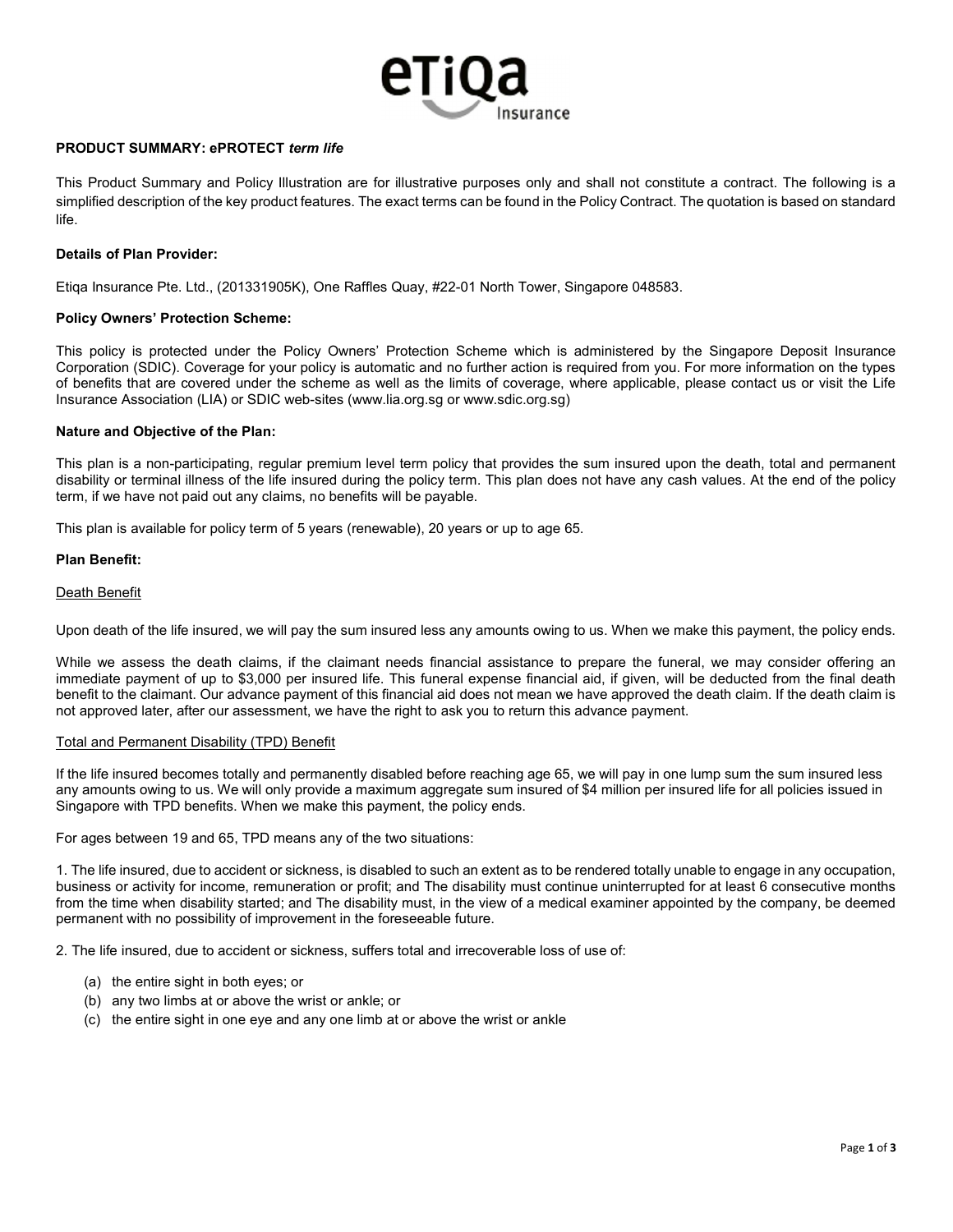# nsurance

# Terminal Illness (TI) Benefit

If the life insured has a terminal illness during the policy term, we will pay the sum insured less any amounts owing to us. When we make this payment, the policy ends. Terminal illness is a medical condition which in the doctor's opinion, is highly likely to lead to death within 12 months.

## Guaranteed Renewability

Guaranteed renewability benefit is only applicable for policy term of 5 years (renewable).

At the end of each 5 years policy term, this policy will be renewed automatically from the renewal date for another 5 years at the same sum insured, without giving us proof of good health so long as all of the following conditions are met:

- (a) this policy is in force on the expiry date before the renewal;
- (b) the life insured has not reached age 81 at the renewal date; and
- (c) there is no claim on this policy

The renewal premium will be calculated based on the prevailing premium rates at the attained age of the life insured and will stay level throughout the renewed term.

# Termination:

Your policy will end when one of these events happens first:

- a) death of the life insured;
- b) we paid out 100% of the death benefit of this policy;
- c) premium is not paid on time;
- d) at the end of the policy term (applicable for policy term of 20 years and up to age 65)
- e) you choose not to renew your policy at the end of the policy term (applicable for policy term of 5 years (renewable)); or
- f) your written request and our acceptance of the application to terminate the policy.

## Exclusions:

- 1) Benefits of this plan are not payable under certain conditions. These conditions are stated as "exclusions" in the policy contract. The categories of exclusions that are common to all life insurers relate to:
	- Suicide or attempted suicide within the first 12 months from the policy issue date or date of last reinstatement (for Death benefit)
	- Self-inflicted injury (for Total & Permanent Disability benefit)
- 2) In addition to the above common categories of exclusions, life insurers may impose other exclusions.
- 3) For ePROTECT term life, the following exclusions apply:

For Terminal Illness benefit:

- Intentional acts (sane or insane) such as self-harm or attempted suicide
- AIDS, AIDS-related conditions or infection in the presence of HIV except HIV due to blood transfusion and occupationally acquired HIV
- When there is specific condition(s) specific to the life insured which we will not cover, we will state them on our offer of conditional acceptance, the policy information page and endorsement

For Total & Permanent Disability benefit:

- Intentional acts (sane or insane) such as self-harm or attempted suicide
- Criminal acts, war (declared or not), terrorism and chemical warfare
- Participating in aviation (except as fare-paying passenger or member crew of a commercial airline), any dangerous or hazardous sport or hobby such as (but not limited to) steeple chasing, polo, horse racing, underwater diving, hunting, motor vehicular racing, mountaineering or potholing, or aerial sports such as skydiving, parachuting, bungee jumping
- Effects of drug or alcohol addiction
- HIV infection, Acquired Immune Deficiency Syndrome (AIDS) and any AIDS related conditions
- When there is specific condition(s) specific to the life insured which we will not cover, we will state them on our offer of conditional acceptance, the policy information page and endorsement